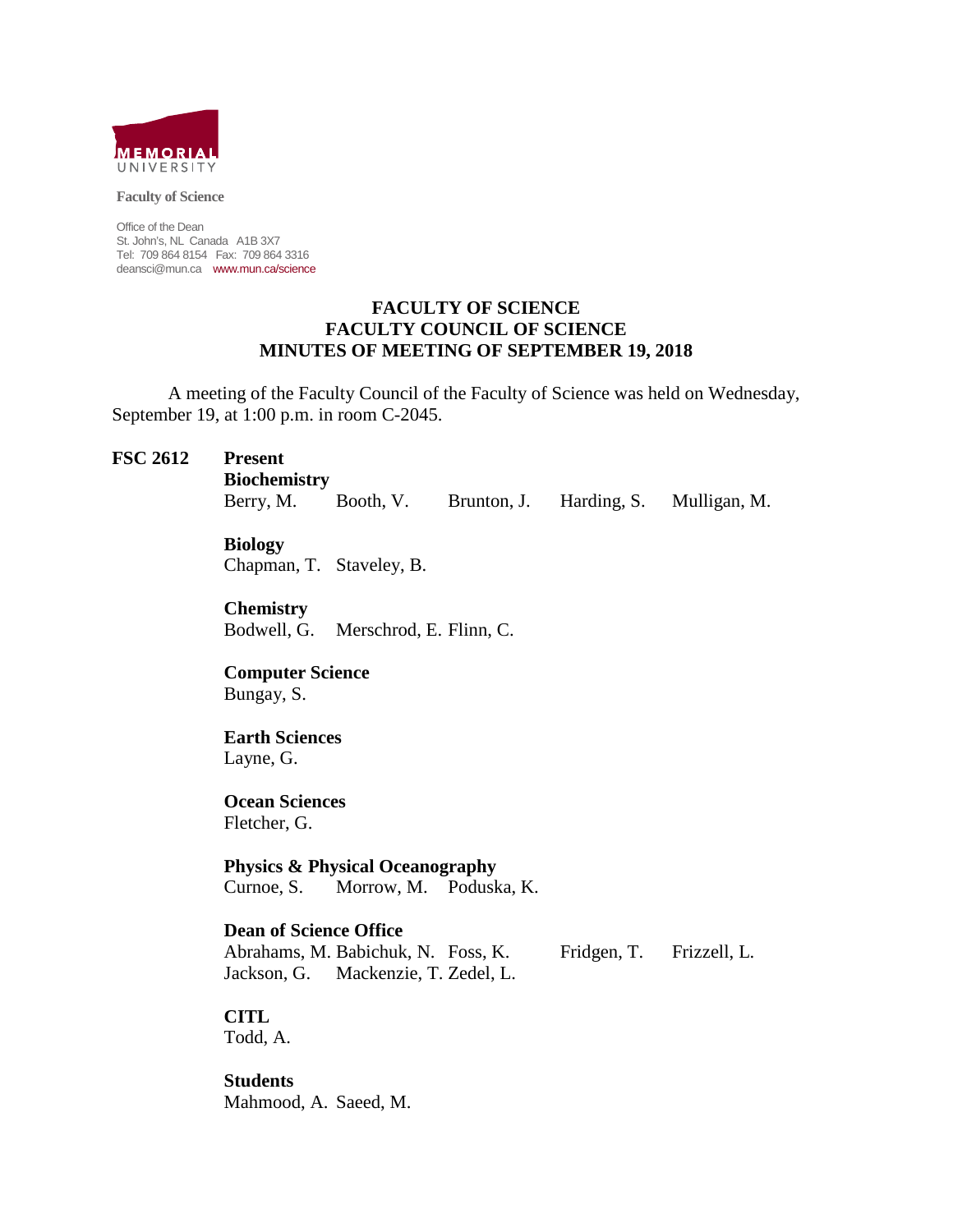**FSC 2613 Regrets** Mantyka, S. Sullivan, S.

# **FSC 2614 Adoption of Minutes Moved:** Minutes of May 16, 2018, meeting be adopted (Chapman/Fridgen). **Two Abstentions. Carried.**

- **FSC 2615 Business Arising:** None
- **FSC 2616 Correspondence:** None

## **FSC 2617 Reports of Standing Committees:**

## **A. Graduate Studies Committee:**

Presented by Len Zedel, Associate Dean, Research and Graduate Studies.

- **a.** Department of Mathematics and Statistics, special topics course, STAT 6506, Applied Event History Analysis, approved by the committee and presented to Faculty Council for information only.
- **b.** Department of Earth Sciences, special topics courses, EASC 6907, Phase Equilibria Modelling in Metamorphic Petrology, and EASC 6954, Geochemical Proxies in Precambrian Sedimentary Systems, approved by the committee and presented to Faculty Council for information only.

Presented by Graham Layne, Deputy Head (Academic), Department of Earth Sciences.

**c. Moved:** Department of Earth Sciences, calendar changes to MSc program proposing the addition of a thesis defense in Geology and Geophysics (Layne/Berry).

The motion is **carried** assuming that the proposal is legal; if new information arises, the proposal will come back to council for approval.

**One opposed. Two Abstentions.**

**d. Moved:** Department of Earth Sciences, calendar changes to PhD program proposing changes to the comprehensive examination requirements in Geology and Geophysics. **Carried.** (Layne/Bodwell). **Two Abstentions.**

Presented by Len Zedel, Associate Dean, Research and Graduate Studies.

**e.** Department of Psychology, special topics course, PSYC 6120, Special Topics in Health Psychology, approved by the committee and presented to Faculty Council for information only

# **B. Nominating Committee:**

Faculty of Science Committee Matrix presented by Travis Fridgen. **Moved:** Committee matrix be approved as presented (Fridgen/Zedel). **Carried. One Abstention.**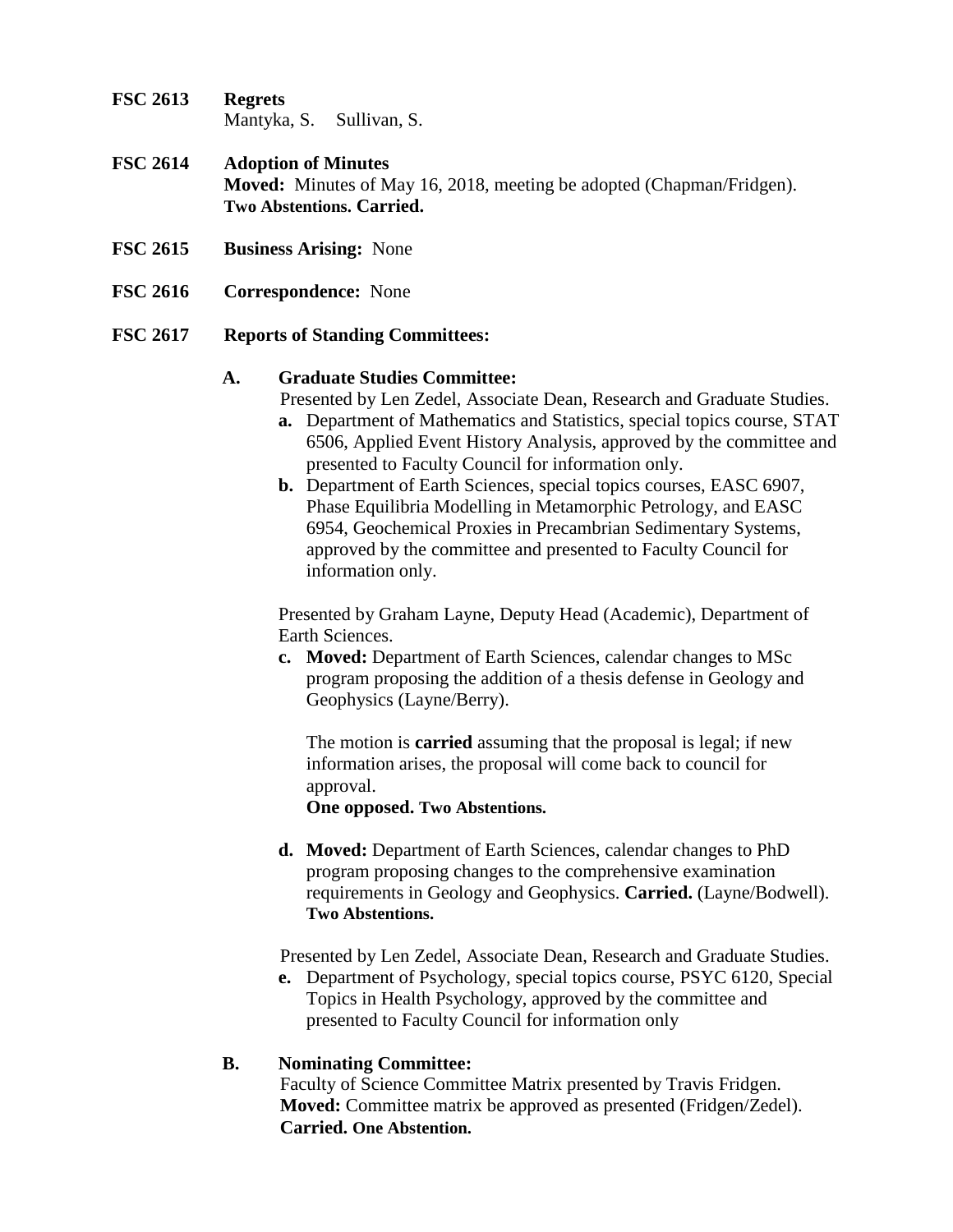## **C. Library Committee:** None

## **FSC 2618 Report of Teaching Consultant:**

Gavan Watson will start as new director of CITL in November. Notable that he comes from a background in Science, with a PhD in Science based education, and experience as Associate Director of the Teaching and Learning Centre at Western University.

The report from the CITL external review was released in September. CITL is aiming to respond to Provost by November 2018. Highlights that may impact the Faculty of Science include recommendations around reducing CITL administration of online courses to bring them in line with the practices of campus-based courses and reduce barriers to development. There are also recommendations for further educator supports (teaching and technical supports) embedded within faculties and departments.

The new Teaching and Learning Framework has been released (pending Senate approval). There were no major surprises, and includes the creation of a Senate Committee on Teaching and Learning, the Student Success Collaborative software, the Lead Semester, and the Indigenization Strategy. Notable is the continuation of the Innovation Funding Competition which many in Science have taken advantage of in the past. If the framework is approved, the funding competition is expected to take place over the Winter/Spring 2019 semesters. Expected allocation funds for the competition have not been announced.

## **FSC 2619 Reports of Delegates from Other Councils:** None

## **FSC 2620 Report of the Dean**

Presented by Mark Abrahams, Dean of Science.

- 1. On the morning of Saturday, September 15, a 20-year-old Faculty of Science student, Felix Marino, collapsed and died suddenly. Felix was the son of the former Head of Biology Paul Marino, and Joyce Marino, a Visiting Assistant Professor in the School of Pharmacy and Anatomy and Physiology Instructor. On behalf of Science Faculty Council, I wanted to offer them our condolences.
- 2. I want to offer my thanks to Dr. Mary Courage for stepping in as the interim Dean of Science while I was working in the Vice President (Research) office. She did a remarkable job and kept the Faculty of Science operating well through a difficult time.
- 3. Since I was asked to serve in the VPR office, the Board of Regents suspended my term as Dean. That means that my term has now been extended by 20 months so my term now expires in the spring of 2020.
- 4. Last night the Dean's office hosted the annual Faculty of Science Awards evening. It was very well attended and by all accounts very successful again.